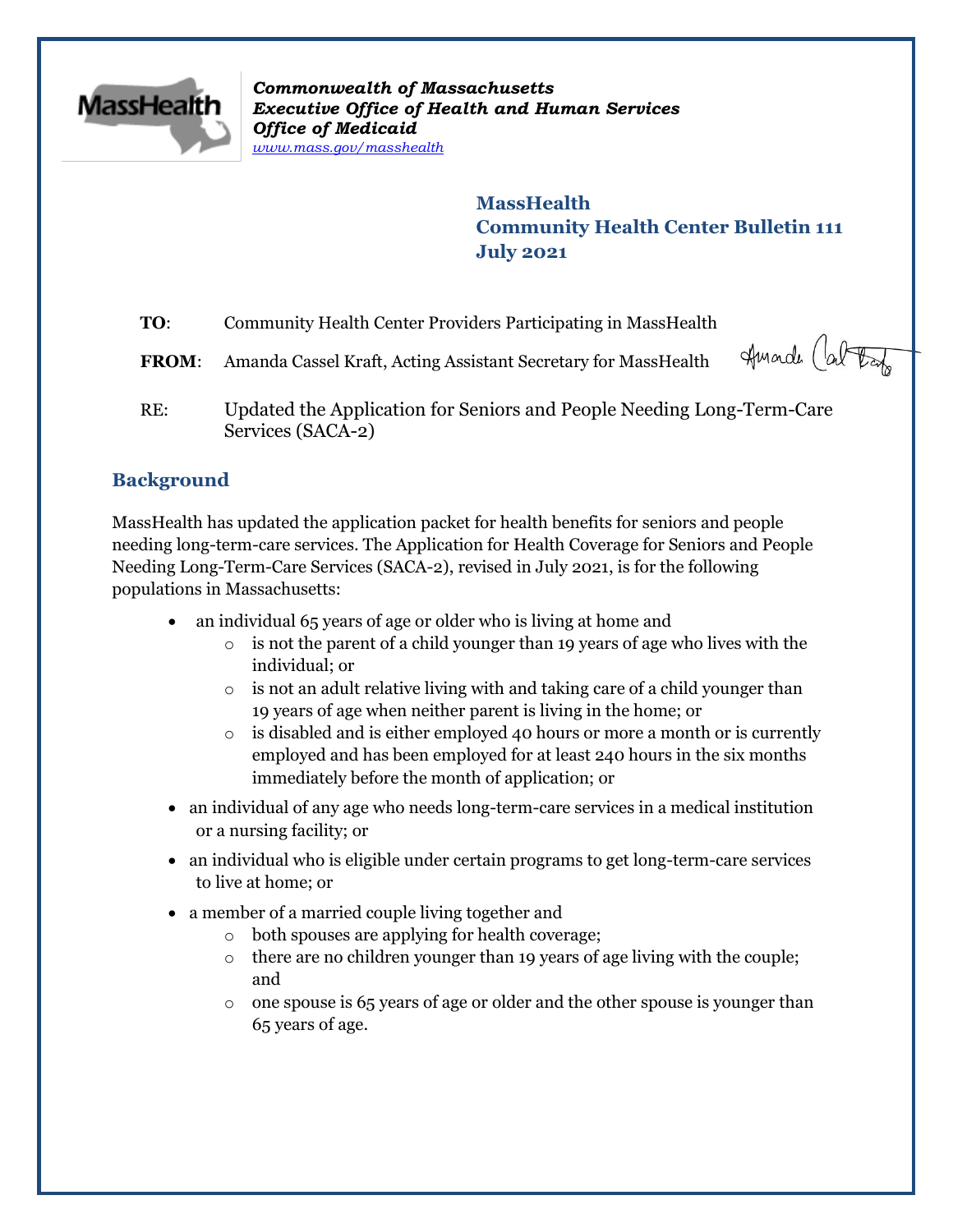# **MassHealth Community Health Center Bulletin 111 July 2021 Page 2 of 3**

An individual 65 years of age or older should complete the Application for Health and Dental Coverage and Help Paying Costs (ACA-3) if he or she meets any of the following exceptions. The individual is

- the parent of a child younger than 19 years of age who lives with him or her; or
- an adult relative living with and taking care of a child younger than 19 years of age when neither parent is living in the home.

#### **Summary of Changes**

The following changes were made in the July 2021 version of the SACA-2:

- Added language on the instruction page and on page 1 of the application so MassHealth applicants can use the MassHealth application to also apply for the Supplemental Nutritional Assistance Program (SNAP).
- Added the rights and responsibilities of the SNAP program and updated the language on the signature page of the application.
- Removed question 20 for each Persons 1 and 2: "Is your income steady from month to month."
- Added question to Yearly Income for Persons 1 and 2: "Did you receive unemployment income in 2021"? This was added to comply with the American Rescue Plan implementation. The law provides access to \$0 plans for people who have received or been approved to receive unemployment for any week of 2021.

## **Supplies and Use of Previous Version of the SACA- 2**

The previous version of the application (SACA-2) may be accepted until July 31, 2021

When you receive a supply of the July 1, 2021 version of the SACA-2, please recycle the previous version of the booklet and form. Although the previous version will be accepted until July 31, 2021, it should **not** be distributed to the public once the new version has been received.

# **How to Apply**

To apply, applicants can use any of the options below.

**Mail** the filled-out, signed application to: MassHealth Enrollment Center P.O. Box 290794 Charlestown, MA 02129-0214.

**Fax** the filled-out, signed application to (617) 887-8799.